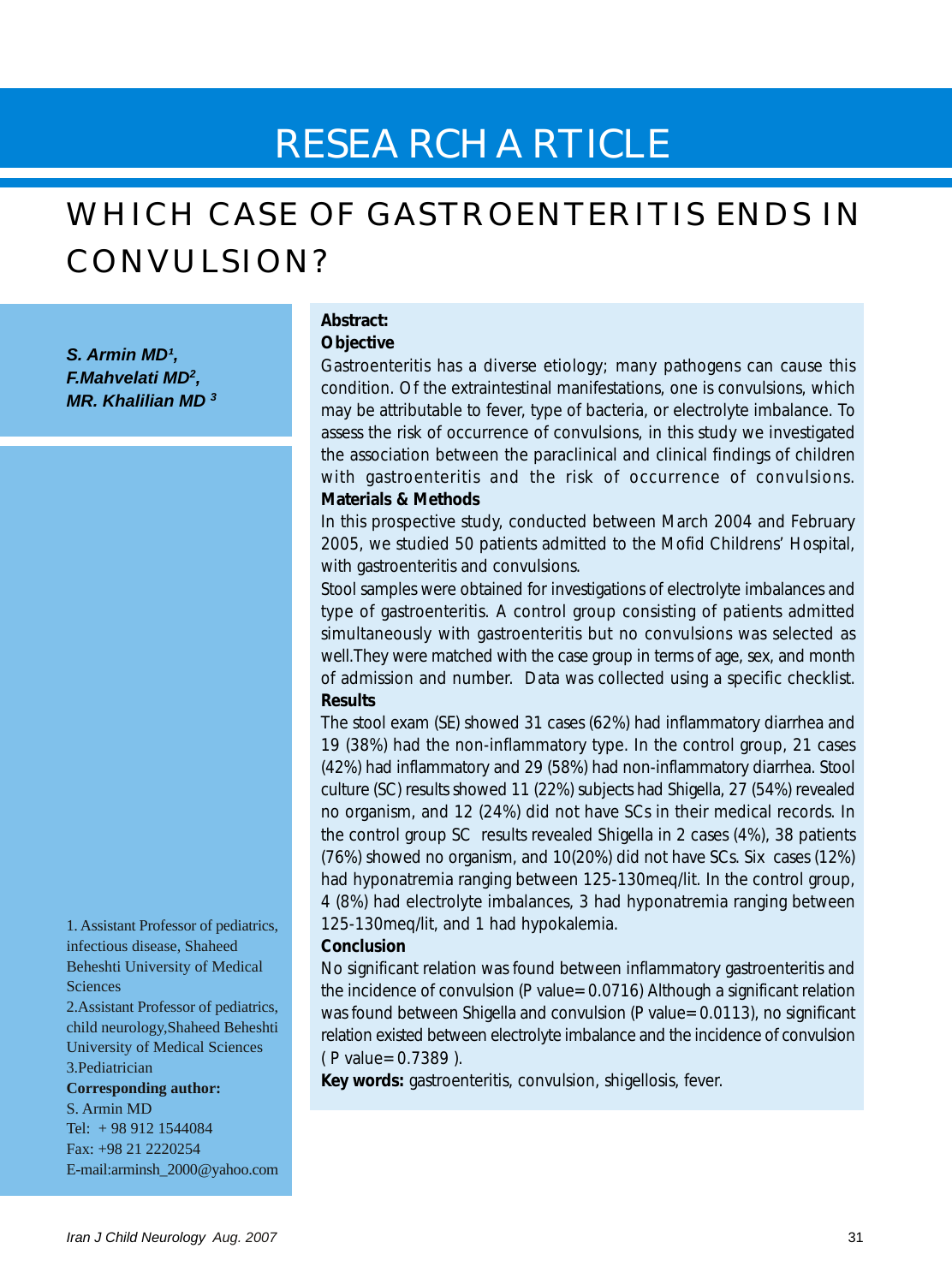#### **Introduction**

Gastrointestinal infections are caused by a wide variety of pathogens. Diarrheal diseases are one of the leading causes of mortality and morbidity in children and convulsions are one of the complications. Children may develop febrile seizures if fever accompanies the diarrhea(1). Sometimes afebrile seizures have been known to occur in association with dehydration, electrolyte imbalance, hypoglycemia or hypocalcaemia and complicated acute gastroenteritis; however the occurrence of afebrile seizures during viral gastroenteritis without dehydration or electrolyte imbalance has also been reported(2).

Considering the fact that convulsions associated with gastroenteritis may be attributable to fever, the type of bacteria, dehydration, or electrolyte imbalance, we designed this study to evaluate the relation between some paraclinical and clinical findings and convulsions, with the aim of estimating the risk of occurrence of convulsions and to assist in its prompt diagnosis and preventive measures.

#### **Materials & Methods**

This prospective case control study included all patients with gastroenteritis and convulsions admitted between March 2004 and February 2005 to Mofid Children's hospital, Tehran, Iran: these included patients admitted with gastroenteritis and convulsion, those with gastroenteritis who had a convulsion while hospitalized and those admitted with febrile convulsion and presented with gastroenteritis during the first 48 hours. All patients with convulsions were examined by a child neurologist. The seizure type was generalized tonic clonic and its duration was less than 15 minutes. Patients with underlying diseases who had a high risk of convulsion (such as cerebral palsy, metabolic diseases, etc.) were excluded from study.

A hundred patients were studied, 50 patients with gastroenteritis and convulsion (the case group), matched for age, sex and date of visit  $(+/- 2$  weeks) with 50 as the control group (with gastroenteritis but without convulsion). Biochemical studies including serum electrolytes, blood sugar and liver function tests were performed. Stool samples were collected and submitted for routine bacterial cultures on blood agar, MacConkey and Salmonella-Shigella (SS) agar plates. The details of characteristics documented included family history of febrile and afebrile seizures, temperature, electrolyte imbalances, and type of gastroenteritis (based on stool examination: inflammatory- more than 5 WBCs, and non-inflammatory- less than 5 WBCs; stool culture: shigella, no growth). Informed consent forms were signed by the parents of children studied. All data were collected according to specific checklists. First the data was categorized, and the frequency of each of the variables was determined; the variables and findings were then evaluated for each patient. The statistical significance of associations was determined by McNemar . For calculations, the SPSS 11.0 was used.

 Factors independently predictive of a documented seizure were determined using a multiple logistic regression analysis.

#### **Results**

Between March 2004 and February 2005, 50 children, 28 (56%) males and 22 females (44%), aged 8 to 96 months (median 36months) were admitted to hospital for gastroenteritis in association with seizure. All had normal development milestones. 42% of patients had fever and 36% of the controls had fever. Figure 1 shows temperature differences in case and control group. Familial history of convulsion with or without fever is shown in figure 2.

Fig1: Temperatures in Case and Control groups

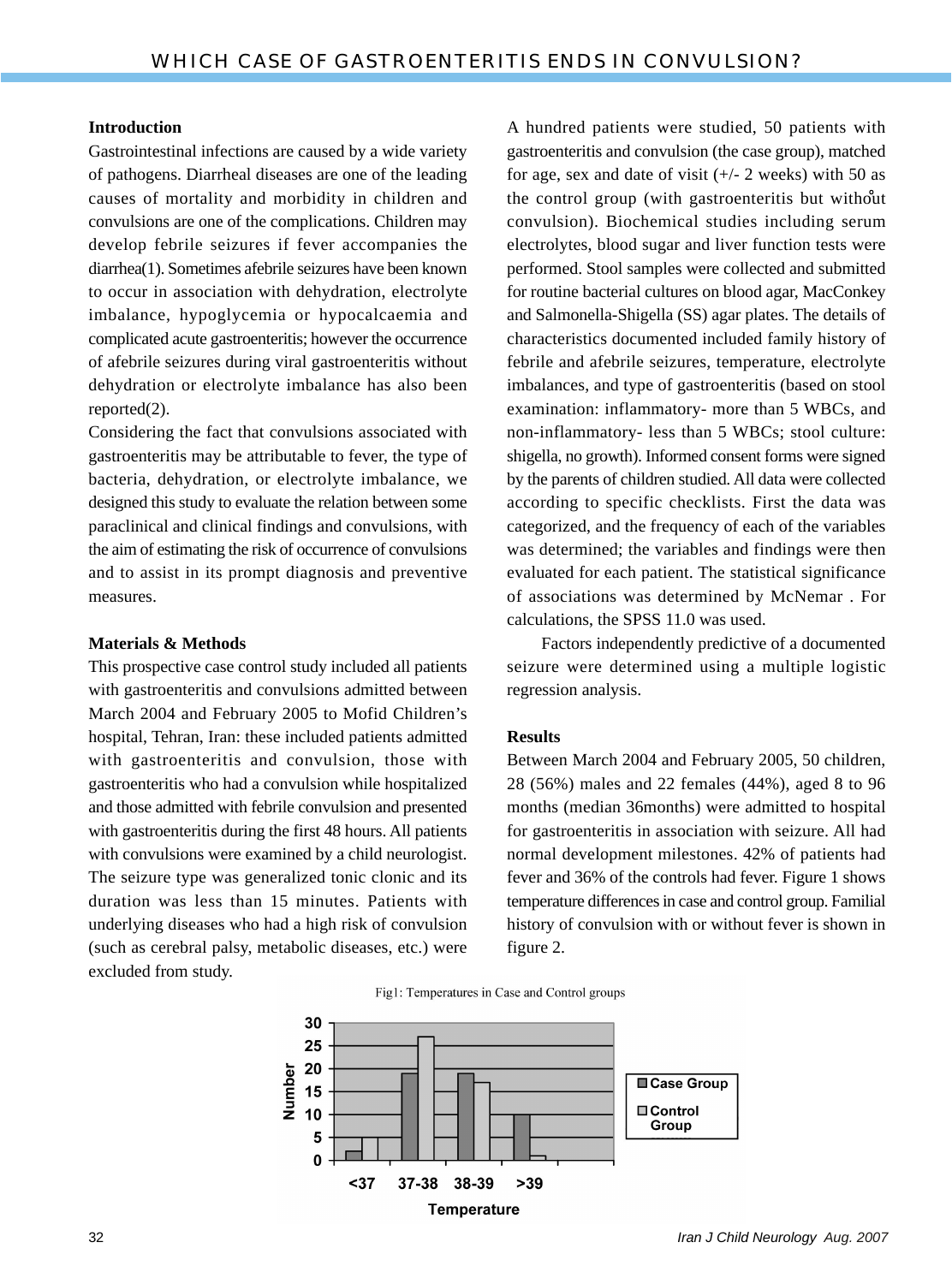

Fig 2: Family history of febrile and afebrile convulsion in case and control groups

A marked seasonal distribution was seen among cases admitted between the months of July and October. Seizure occurred either the same day or preceded it by a median of 1 day as the diarrhea in 5(10%) children ,all of patients had generalized convulsion. The number of seizures per child ranged from 1 to 3, with6% having more than 1 episode. Most convulsions were short with 80% of children having seizures less than 5-minute durations; the longest seizures ranged between 5-15minutes and occurred in 5(10%) children. History of convulsion with fever was positive in 2 cases, whereas none of the patients in either the case or control group had history of previous afebrile convulsions. Six cases (12%) had clinical signs of over 5% dehydration at presentation, whereas this figure was 18(36%)in control group. All of children had normal serum urea, creatinine, glucose, calcium and magnesium levels. Electrolyte imbalances were seen in 6 cases (12%), all showing hyponatremia ranging from 125 to 130 meq/lit; in the control group 4 patients (8%) had electrolyte imbalances, 3 of whom had hyponatremia ranging between 125 and 130 meq/lit, while one had hypokalemia. Other abnormalities like hypocalcemia were not seen. The stools of all children were tested for pathogenic bacteria and while no salmonella, or campylobacter were found, 11 showed shigella; in the positive shigella cultures indicated inflammatory gastroenteritis. Table 1 shows culture results found in patients.

|         | Stool exam   |                  | Stool culture |             |
|---------|--------------|------------------|---------------|-------------|
|         | Inflammatory | Non inflammatory | Shigella      | No organism |
| Case    | 31(62%)      | 19 (38%)         | 11(22%)       | 39(78%)     |
| Control | 21(42%)      | 29(58%)          | 2(4%)         | 48(96%)     |

Table 1: Results of stool exam and culture results in the case and control groups.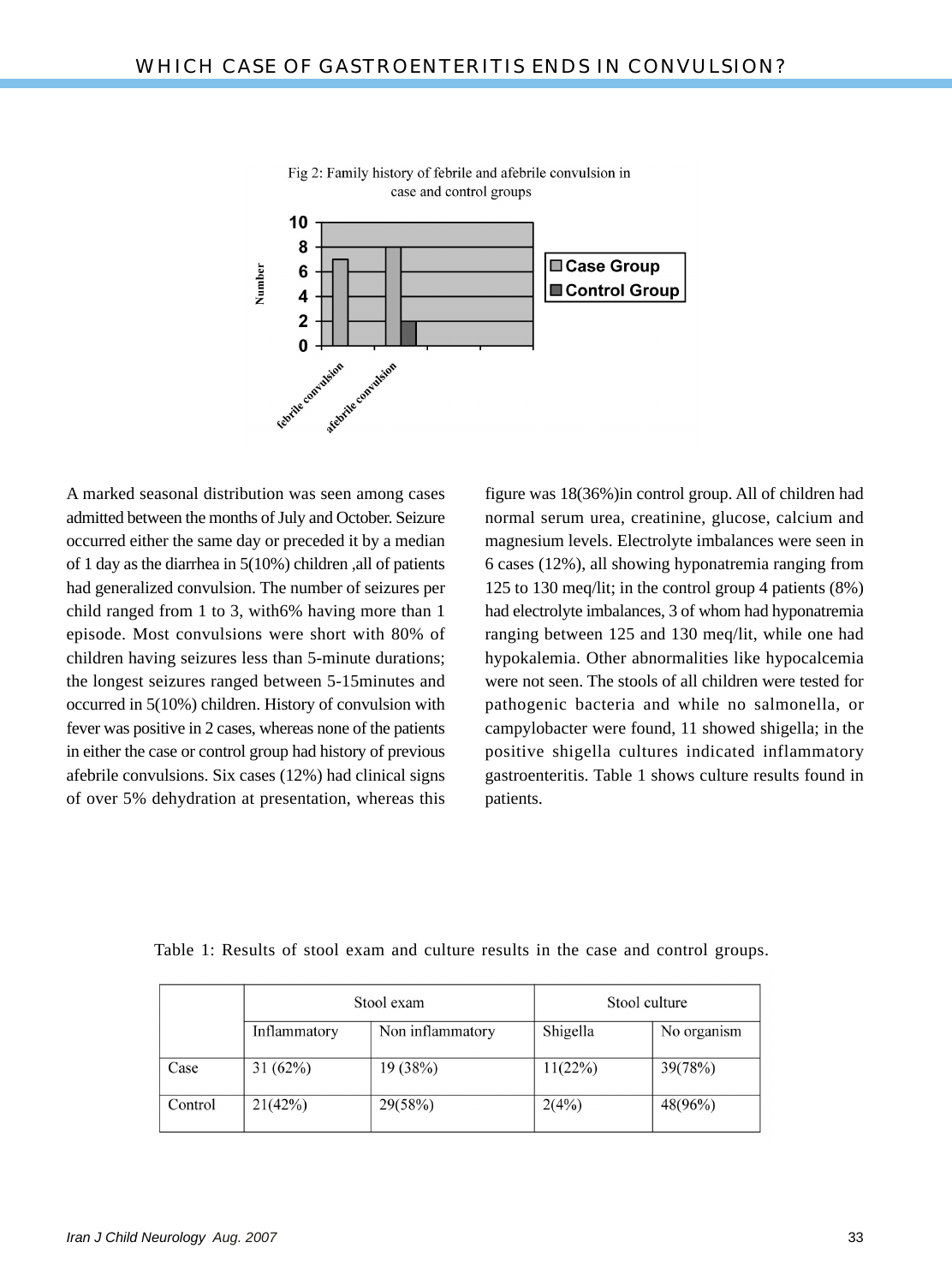The role played by temperature/fever in the occurrence of convulsion was also investigated, and a positive association between fever and convulsion was found (Odd ratio=2.41, P value= 0.008).

There was no association between history of previous febrile and afebrile convulsions of children and the incidence of convulsion ( $p < 0.05$ ). Although we found having a family history of febrile convulsions to be significantly associated with convulsions. No significant relation was found between electrolyte imbalance and the occurrence of convulsion (P value of 0.72, OR 1.7). Again we did not find any significant association between the type of gastroenteritis (inflammatory or noninflammatory) and convulsions (P value of  $0.07$ , OR= 2.25)

A significant relation between positive Shigellosis and occurrence of convulsion in gastroenteritis was detected (P value of 0.01, and OR= 7.7).

There was an inverse association between the extent of dehydration and seizures (P 0.03,OR=3.8).On multivariable analysis, significant independent risk factors were dehydration (reverse relation), fever (P Value= 0.02) and shigellosis (P Value= 0.05).

| Association of convulsion            | Odds ratio (Exact    | P-Value (Exact McNemar |  |
|--------------------------------------|----------------------|------------------------|--|
|                                      |                      |                        |  |
| with                                 | 95%CI of OR)         | significance)          |  |
|                                      |                      |                        |  |
| $Hx$ of $FC$                         | $0(0-2.4)$           | 0.25                   |  |
| $Hx$ of $C$                          | $0(0-39)$            | 1.0                    |  |
| Family Hx of FC                      | $0(0-0.7)$           | 0.01                   |  |
| Family Hx of C                       | $0.25(0.025 - 1.25)$ | 0.11                   |  |
| Dehydration $(1-2 \text{ vs. } 3-4)$ | $1.7(0.32 - 10.7)$   | 0.72                   |  |
| Electrolyte imbalance                | $0.6(0.09 - 3.08)$   | 0.72                   |  |
| Type of gastroenteritis              | $0.44(0.16-1.07)$    | 0.07                   |  |
| Shigella                             | $10(1.4-434)$        | 0.01                   |  |

Table 2: Association between convulsion and different risk factors.

FC:Febrile Convulsion , Hx:History , C:Convulsion

## **Discussion**

In our study, a statistically significant association was found between high fever and convulsion. Other studies have also reported fever to be are an important factor in convulsion occurrence in gastroenteritis, especially in shigellosis (3,4). Although we were unable to separate febrile convulsion from other seizure types in diarrheic patients, we can conclude that controlling temperature or fever can reduce the risk of convulsions during gastroenteritis. In other studies, researchers also report similar findings, recommending that fever reduction and metabolic alterations may help reduce these potentially lethal complications(3).

There were no association between history of febrile and

afebrile convulsion in children and convulsions during gastroenteritis ( $p < 0.05$ ). On multivariable analysis, significant independent risk factors for first febrile convulsion were high temperature, history of febrile seizures in first degree relative(5). It maybe possible that our results were due to simple febrile convulsions. Which may occur with any disease, and aren't always consequences of gastroenteritis.

Although electrolyte imbalance is a recognized etiology for convulsions during gastroenteritis, in this study, the comparison of the two groups demonstrated no statistically significant relation between electrolyte imbalances and the incidence of convulsion. This probably needs to be further investigated in larger numbers of patients.